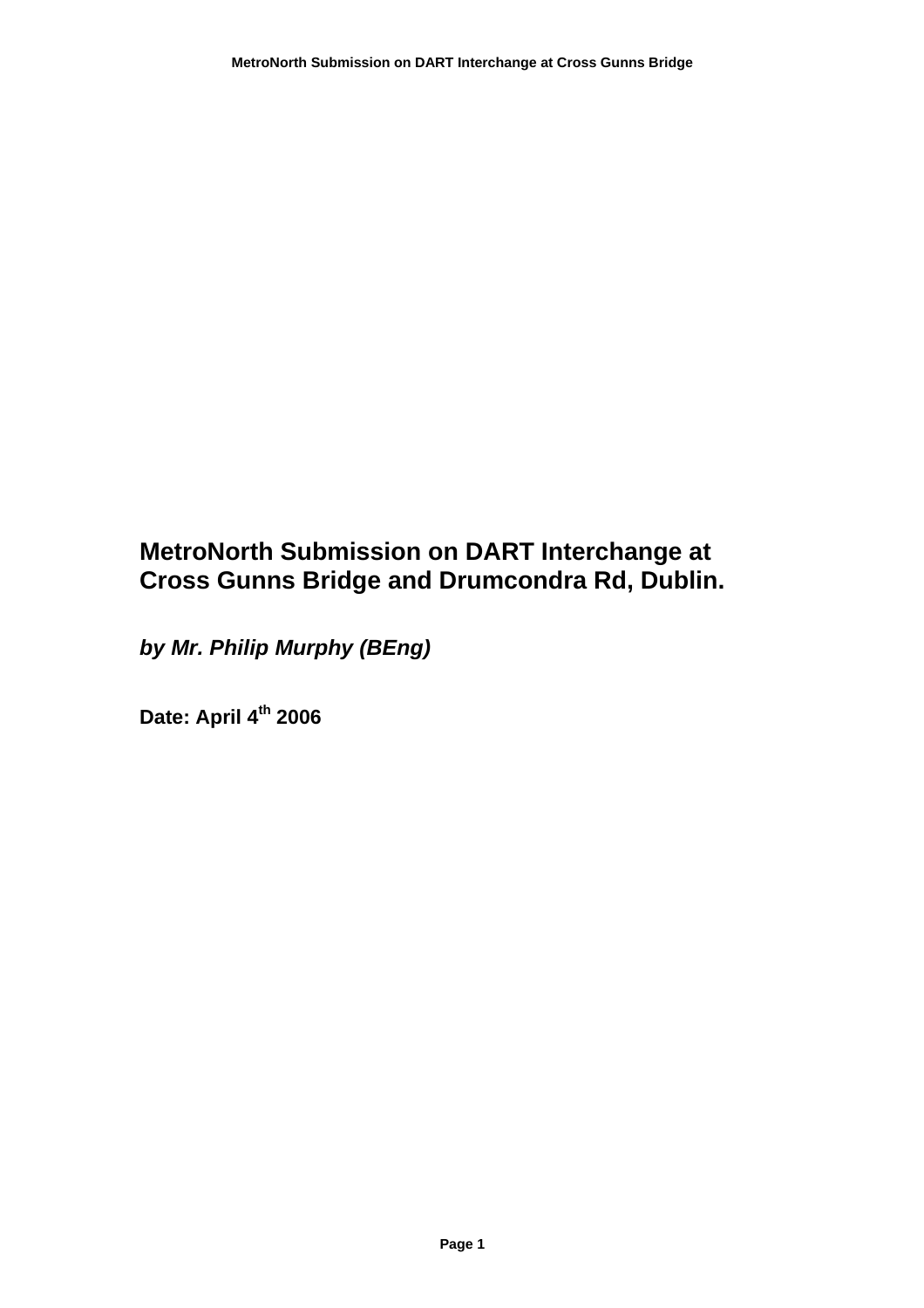## **Executive Summary**

The purpose of this submission is to highlight the potential benefits of developing a major public transport interchange for Metro/Commuter Rail/Inter-City Rail and Bus Services in the region just east of Cross Gunns Bridge, or on Drumcondra Road immediately north of the Midland Railway Line (which runs alongside the Royal Canal) and adjacent to the existing Drumcondra Station, providing a near vertical interchange between said station and metroNorth.

This submission proposes to demonstrated how a public transport interchange adjacent to the present Mountjoy Prison site or at the Drumcondra Statin location is not only compatible with the Government's Transport21 plan, but will add significantly to the potential of the RPA's MetroNorth with a multi-modal interchange located within the heart of the densely populated neighbourhoods of Phibsborough and/or Drumcondra.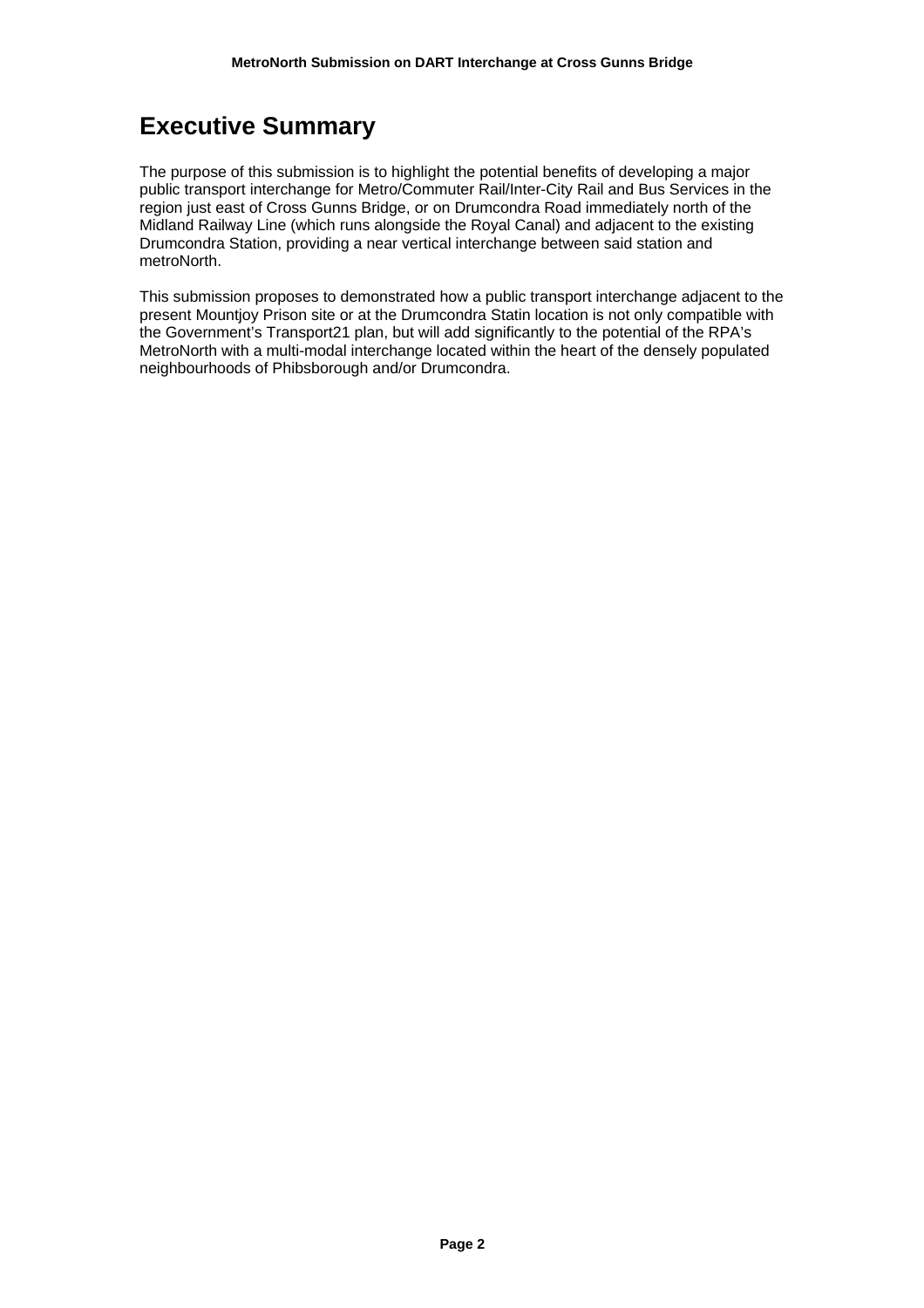## **Proposal**

## **What is MetroNorth?**

MetroNorth is a high-capacity, fully segregated metro line currently under construction, which will link St. Stephens Green with Swords via Dublin Airport. The route will provide interchange opportunities with the highly successful Luas network at St. Stephens Green and in the O'Connell Street area.

MetroNorth will serve the Mater Hospital before passing under the existing Maynooth/Navan/Sligo railway lines at Cross Gunns Bridge or at Drumcondra and from there will serve Dublin City University (DCU) and will surface to serve Ballymun before crossing the M50 motorway and on to Dublin Airport and Swords. The Railway Procurement Agency (RPA) is responsible for delivering MetroNorth on behalf of the Government under the ambitions Transport21 plan announced by Minister Martin Cullen earlier this year.

### **Prospect Metro Station**

"Prospect" is the proposed station name for MetroNorth central route in the vicinity of Cross Gunns Bridge, between Phibsborough and Glasnevin on the N2 road. The exact station location has yet to be decided, but with the RPA and Iarnród Eireann stand to benefit greatly from providing an interchange between MetroNorth and the railway at Prospect.

## **Drumcondra Metro Station**

 "Drumcondra" is the proposed station name for MetroNorth east route in the vicinity of the existing IE Drumcondra Station on the N1 road. The exact station location has yet to be decided, but the RPA and Iarnród Eireann stand to benefit greatly from providing an interchange between MetroNorth and *both* the existing railway lines through Drumcondra, even though the southernmost line does not see passenger service presently-post T21 things could be very different.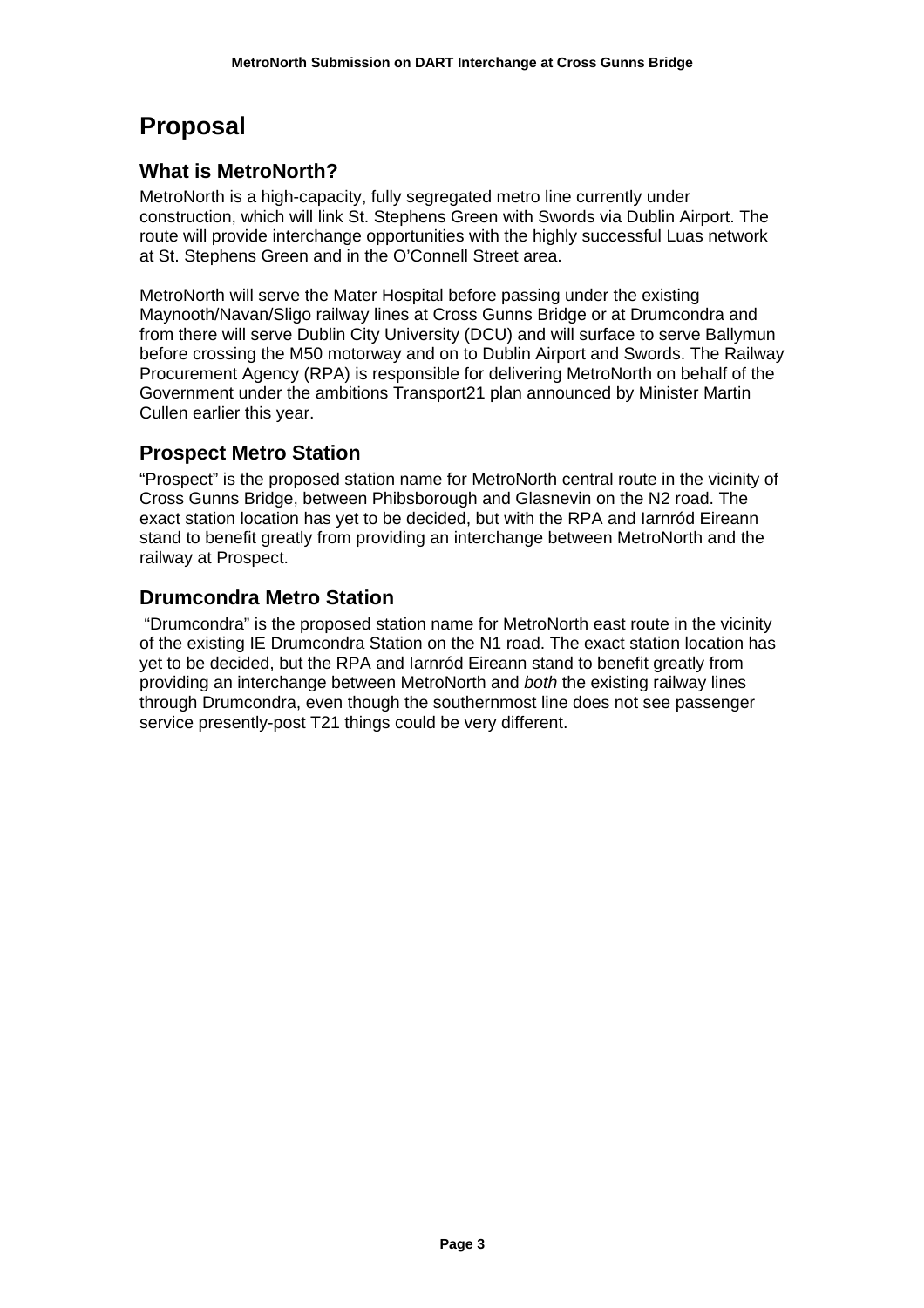Rationale

### **MetroNorth Proposed Station Locations**

The RPA have outlined a station location some 400 metres north of the unserved railway lines at Cross Gunns Bridge on Prospect Road. This will not provide easy interchange with the nearest current commuter rail station at Drumcondra Road, which is located 800 meters walk away. This places Sligo Line/Maynooth/Navan rail passengers at a distinct disadvantage in order to transfer to MetroNorth in they wish to reach Dublin Airport by rail.

As part of the government's revolutionary Transport21 plan, the Dublin Area Rapid Rail service (DART) will be extended to Maynooth and eventually Navan. It is proposed that these services will operate every few minutes at peak hours. This is consistent with standard Metro type train service frequencies. It makes sense at this location to allow passengers of these two high capacity rail transit systems (Metro and DART) to change lines with ease, as this is consistent with standard practice among urban rail networks the world over.

This decision has sadly not been taken for Prospect or Drumcondra which is what this submission aims to the interested stakeholders to reconsider during the public hearings.

### **When will DART be Extended to Maynooth?**

MetroNorth and the DART extension are due to come on stream within a year of each other. Even in the absence of the DART line, the entire area to the south of Cross Gunns Bridge will experience major changes in the coming years as Mountjoy Prison is to be developed into a Spencer Dock type residential/commercial development, along with the major expansion plans currently earmarked for the Mater Hospital, Dalymount Park and Phibsborough Shopping Centre.

Below Cross Gunns Bridge is an existing railway line under the Phoenix Park and on towards Lucan and Kildare. There is no practical reason why the DART can't also run from Lucan via Cross Gunns Bridge to the Dublin Docklands where a new station is already under construction for this purpose. This would also allow rail passengers from Kildare/Sallins/Newbridge to make a one-change to the Airport. Currently this is not possible under the Transport21 plan.

### **Location of Interchange Stations.**

#### Prospect

With regards to Prospect Station, there is a large open space in the form of the Charleville Tennis Club located right between the railway lines at Cross Gunns Bridge along Withworth Road. It is located behind Porterhouse North public house. A MetroNorth station could easily be built here and would form a link between the current railway lines when the current freight only line under the Phoenix Park returns to passenger carrying service upon the completion of the Spencer Dock station.

An Interchange station located where the tennis club now resides, would provide easy access to residents of the many existing and future residential, high-density complex just to the south of the Royal Canal at this location.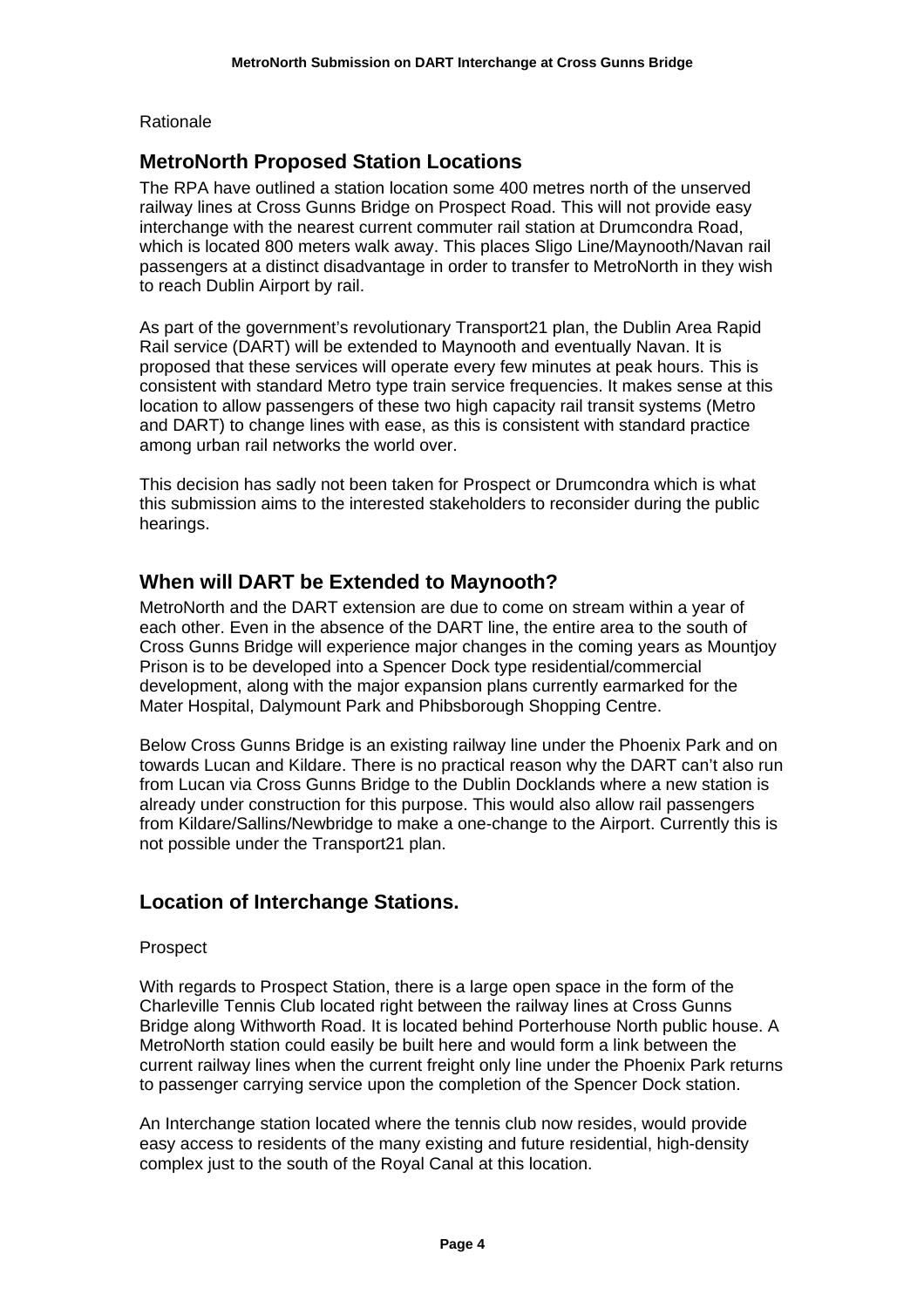#### **Drumcondra**

With regards to Drumcondra Station, there is a large space available in the form of the Drumcondra Rd stretch of the N1 road, located right between the existing heavy railway lines, both of which should see high frequency services post T21. A MetroNorth station could easily be built here using the 'box' technique and would form a link between the current railway lines when the current freight only line under the Phoenix Park returns to passenger carrying service upon the completion of the Spencer Dock station.

An Interchange station located in either of these locations, would provide easy access to residents of the many existing and future residential, high-density complexes proposed for these areas.

#### Wider Benefit

The wider benefit however is that passengers from all over north, southeast and west Dublin as well as Kildare, Longford and Sligo will benefit from zero or one change journeys to and from many important destinations such as Dublin Airport, DCU, NUI Maynooth, Intel, Blackrock Clinic, St. Vincent's Hospital, Dublin City Centre, Mater Hospital, Trinity College as well as two of Dublin's Strategic Development Zones (Adamstown and Hansfield). One of the key benefits of stations at either of these locations is that neither MetroNorth route deviation, nor Iarnród Eireann rail line is necessary to achieve this. Stations linking the one metro and two rail routes provides seamless integration across all three and would relive future capacity pressures on the St Stephens Green underground station.

Clearly any interchange station of the importance of Cross Gunns Bridge or Drumcondra would be an attractive location for retail and other service industries as well as being a desirable office location as staff would easily be able to reach the area from most parts of Dublin with hundreds of trains per day, serving most of the Greater Dublin Region and beyond to Longford and Sligo in close proximity to each other. These benefits are there for landowners and developers to take advantage of in this context and the developers of these sites would be in a position to contribute to any station at Cross Gunns Bridge or Drumcondra as it would be of mutual benefit.

## **Other Benefits**

By insisting upon a quality (near vertical) interchange between the existing rail lines across the north of the city and the proposed MetroNorth, other cost savings can be made. The major benefit is that the proposed interchange at Tara St Station could be readily dropped from the plans as there would be no real journeys one could make by changing at Tara that one could not make by changing at Cross Gunns or Drumcondra. It must be remembered that the DART will be fundamentally different following T21, with two DART routes in an X formation, interchanging at Pearse Station. By eliminating the need to interchange at Tara there can be major cost savings on the route by shortening it and indeed completely temoving a city centre station. I would propose that there should only be 2 no. city centre stations-one at St. Stephen's Green and one on O'Connell Street at Abbey Street, interchanging with Red Line Luas here. This interchange with Luas is impossible with a metro station at Tara as the route deviation prevents the metro alignment returning to beneath O'Connell St before an area in the vicinity of the Gresham Hotel, not integrated with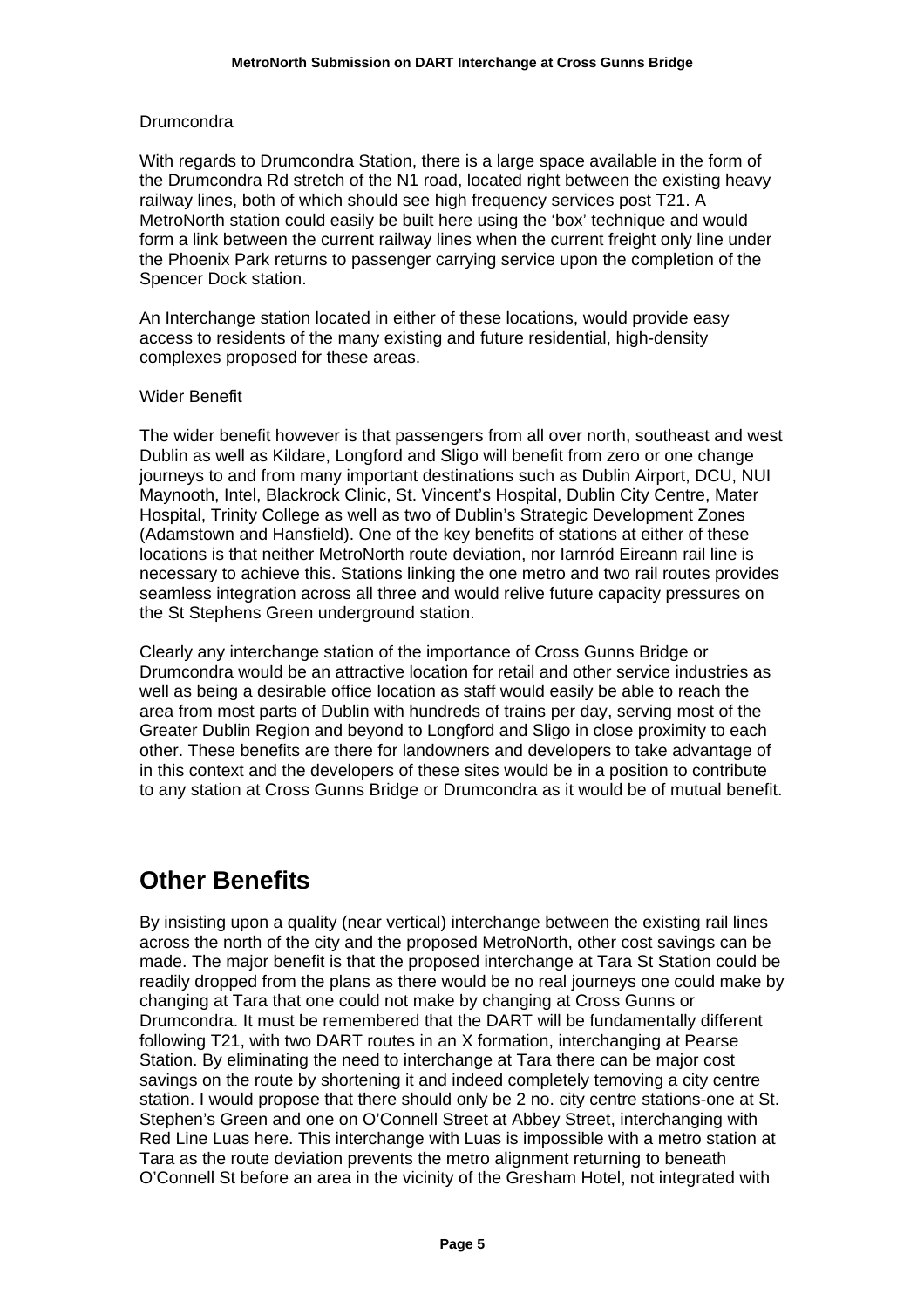Red Line Luas at all. Eliminating the proposed Tara deviation and proposed Trinity stations also allows for faster journey times as the route is shorter and has one less stop. The cost savings here can be directed at proper integration with the north city rail lines (see appendix) and also at a tunnel under Dublin Airport to provide a quality experience for airport bound passengers and staff. Dublin Airport is the largest employer in County Fingal. Eliminating the stop between St. Stephen's Green and O'Connell St will not have a very negative impact on the travelling experience as it is such a short walk from the O'Connell/Abbey St junction (Red Line integration) to the areas served by Trinity/Tara (Temple Bar etc.).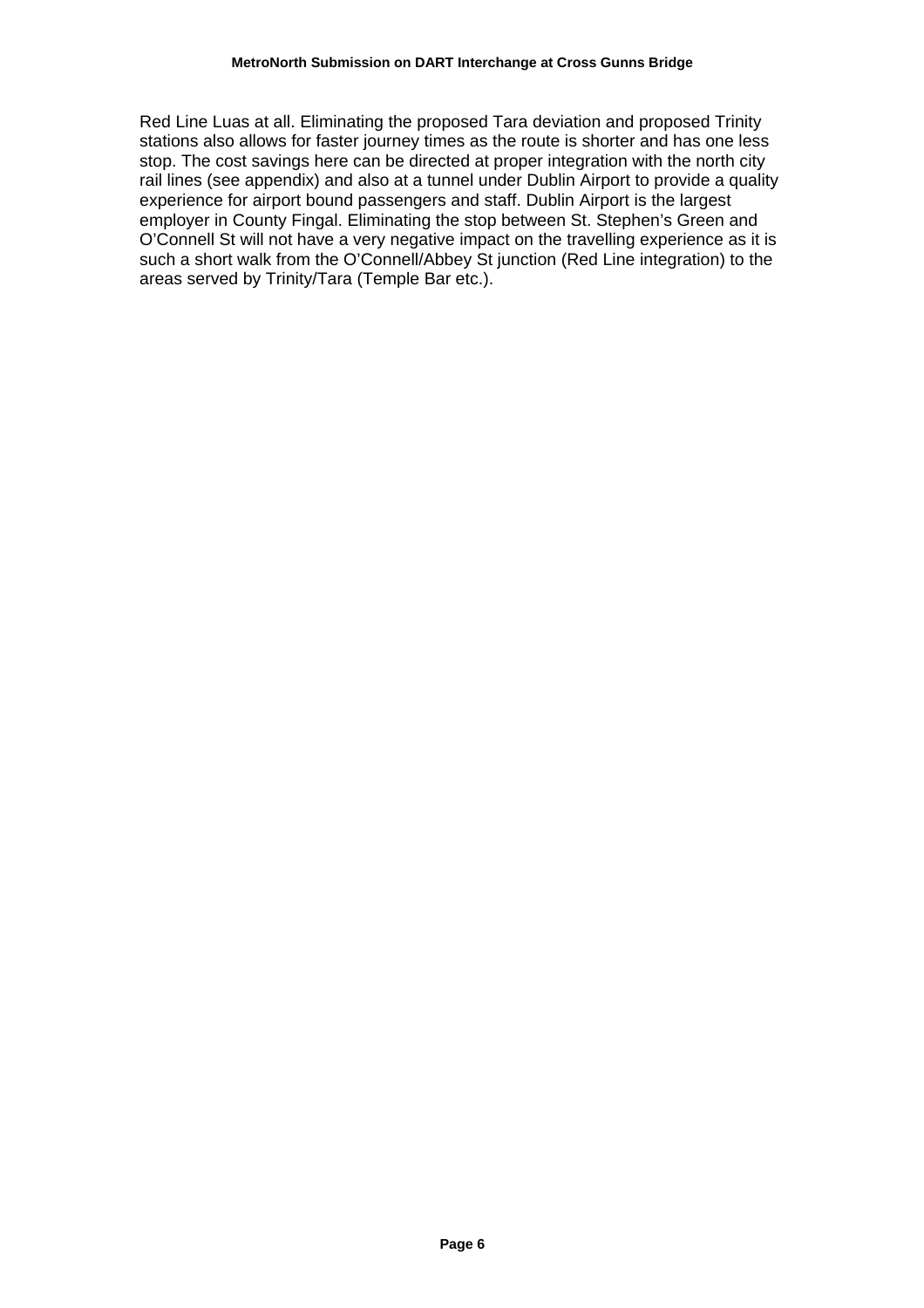# **Appendix I**

#### **User Example with/without Cross Gunns Bridge/Drumcondra Station;**

- A Maynooth rail traveller would have to take DART as far as Pearse Station, change onto another DART for St. Stephen's Green and then onto MetroNorth to reach the airport.
- **With Cross Gunns Bridge Station, that convoluted two-change journey** becomes a simple single change at Cross Gunns Bridge or Drumcondra.

### **A Stephen's Green Type Interchange for the Northside of Dublin and Beyond**

The Government's Transport 21 plan is ambitious, visionary and very achievable. It may be hard to imagine it today but in less than 10 years Dublin will have a crisscross of intersecting Metro, Luas, DART and Heavy Rail lines and it is key to the effectiveness of this rail transit grid that it is a cohesive, user-friendly network. A true network can only exist when *easy* interchange between lines is possible and Cross Gunns Bridge and Drumcondra interchange stations are second only in importance to St. Stephen's Green in this respect.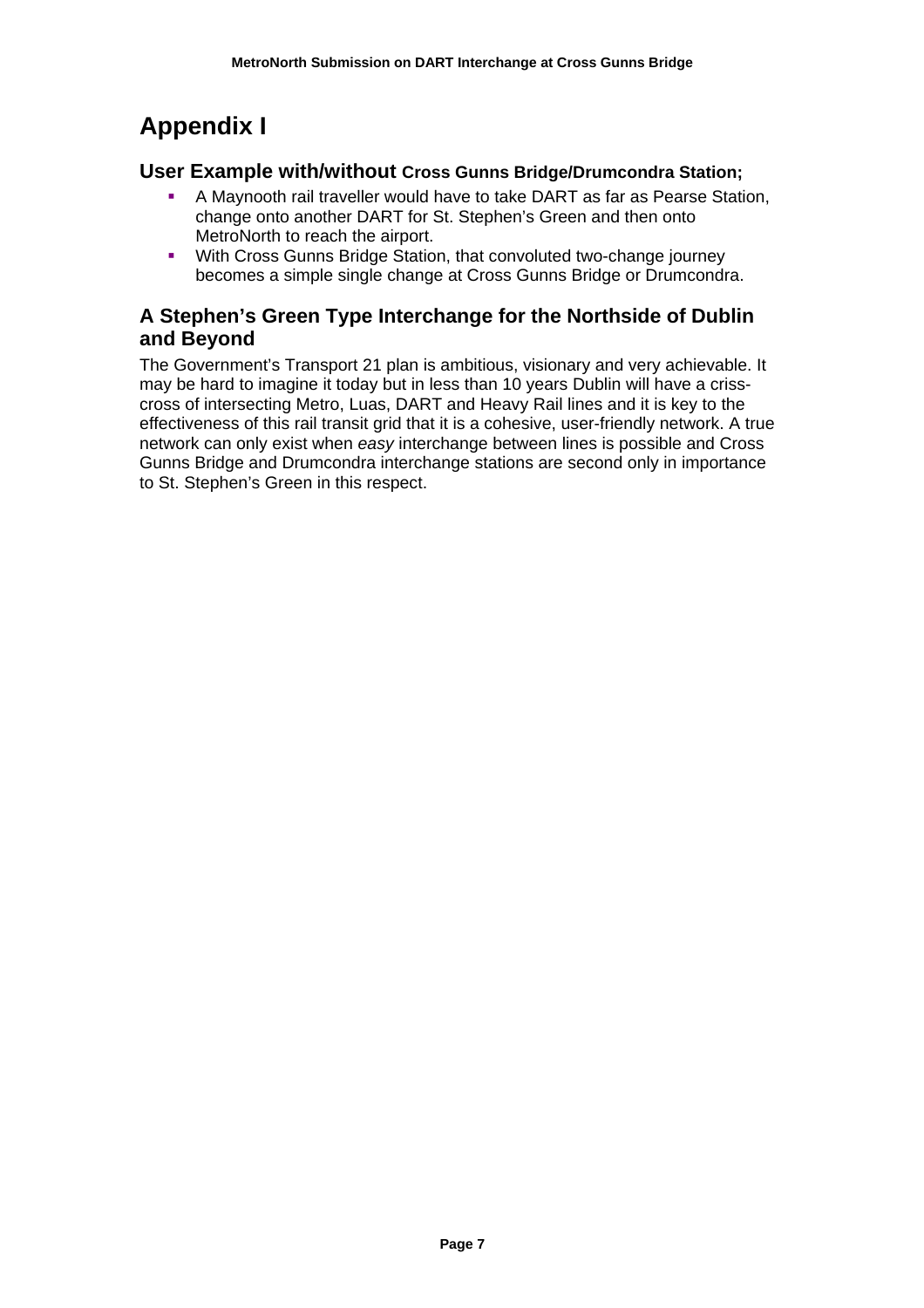# **Appendix II**

Aerial Map of locations with proposed platforms



Cross Gunns Bridge just east of the Tennis Club. Some CPO's required for this solution to integration and DART platforms on the Midland (southern) line would be quite expensive to build. The northernmost set of platforms would be relatively cheap but currently do not exist.